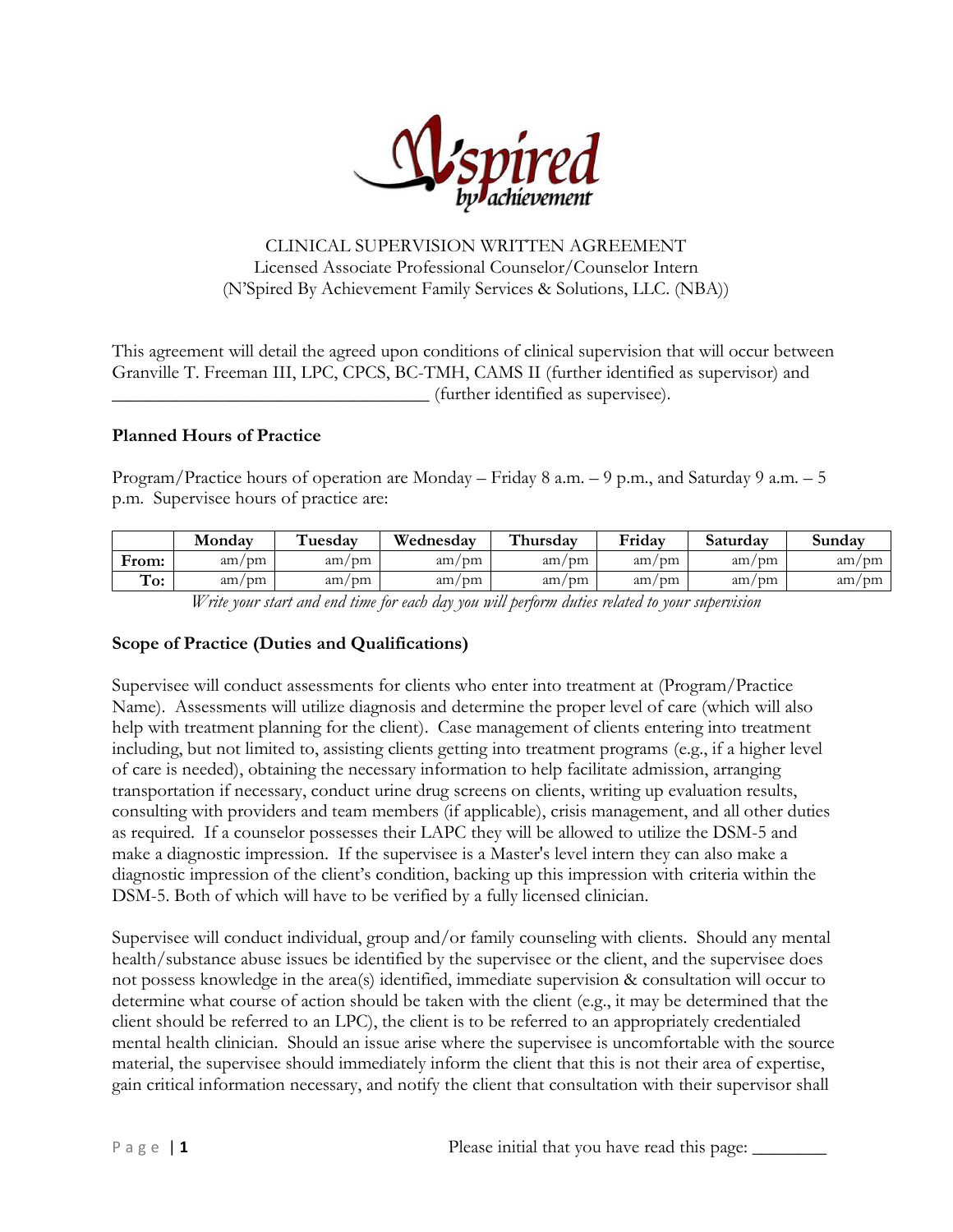occur to determine the best course of therapeutic action for the client. Clients will be made aware that the supervisee is a counselor intern/Master's Level/LAPC with regards to their mental health training, and all clients will give their informed consent of agreeing to work with a counselor intern/Master's Level/LAPC before beginning the process of treatment. Written documentation (Supervision Disclosure Form) of this informed consent will be kept in the client's chart.

Other LAPC responsibilities include: 1) maintain documentation of supervised experience; 2) not engage in practice under supervision in any area for which the LAPC has not had appropriate training and education; and 3) LAPC may not engage in unsupervised or independent practice. **NOTE: FOR LAPC JOB DESCRIPTION, PLEASE SEE ATTACHED, SIGNED JOB DESCRIPTION.**

## **Methods of Supervision, Supervision Hours and Types of Supervision**

Supervisor will obtain information through self report, monitoring assessments and all other paperwork, and utilizing live supervision via watching supervisee conduct assessments with clients (when appropriate and/or if deemed required by the supervisor). Live supervision can occur by the clinical supervisor attending the session with a client, through video taping/audio taping, or can occur using  $(\text{Program}/\text{Practice})$ Name) live supervision group room (location and specifics of live supervision). Supervisor can also gather ancillary information about supervisee from others with whom the supervisee works. Supervision will include all of the following: 1) engage in problem-solving discussions with the LAPC concerning individual clients; 2) enter into problem-solving discussions concerning the LAPCs own problems that affect their work with clients; 3) offer feedback to the LAPC concerning specific interventions utilized with clients; 4) offer feedback to the LAPC concerning the LAPCs personal qualities as they affect work with clients; and 5) offer feedback to the LAPC concerning the supervision experience. Supervision will also include reaction to supervisee case presentations and/or role playing activities with the LAPC.

Individual supervision will occur for 1.5 hours, twice a month. Supervisee will also receive group supervision if/when applicable. LAPCs will receive an annual evaluation in December.

# **Supervisor Duties and Qualifications**

Supervisor responsibilities include all requirements outlined in the Georgia Composite Board of Professional Counselors, Social Workers, and Married and Family Therapists, Official Code of Georgia Annotated 43-10A-11. Supervisor ensures that he/she meets the Georgia Composite Board definition of a qualified supervisor. Qualified Supervisor an individual who holds a clinical license to provide professional counseling (LPC) services for a minimum of three years (obtaining at least 3 years of experience subsequent to holding the LPC license) in the state where the services are being provided, and who has:

- (i) A master's degree with three (3) years of post-licensure experience; or
	- a. A specialist degree with two (2) years of post-licensure experience; or
	- b. A doctoral degree with one (1) year of post-licensure experience; and
- (ii) For supervision entered into after September 30, 2018, a supervisor who is a Licensed Professional Counselor must hold either a National Board of Certified Counselors